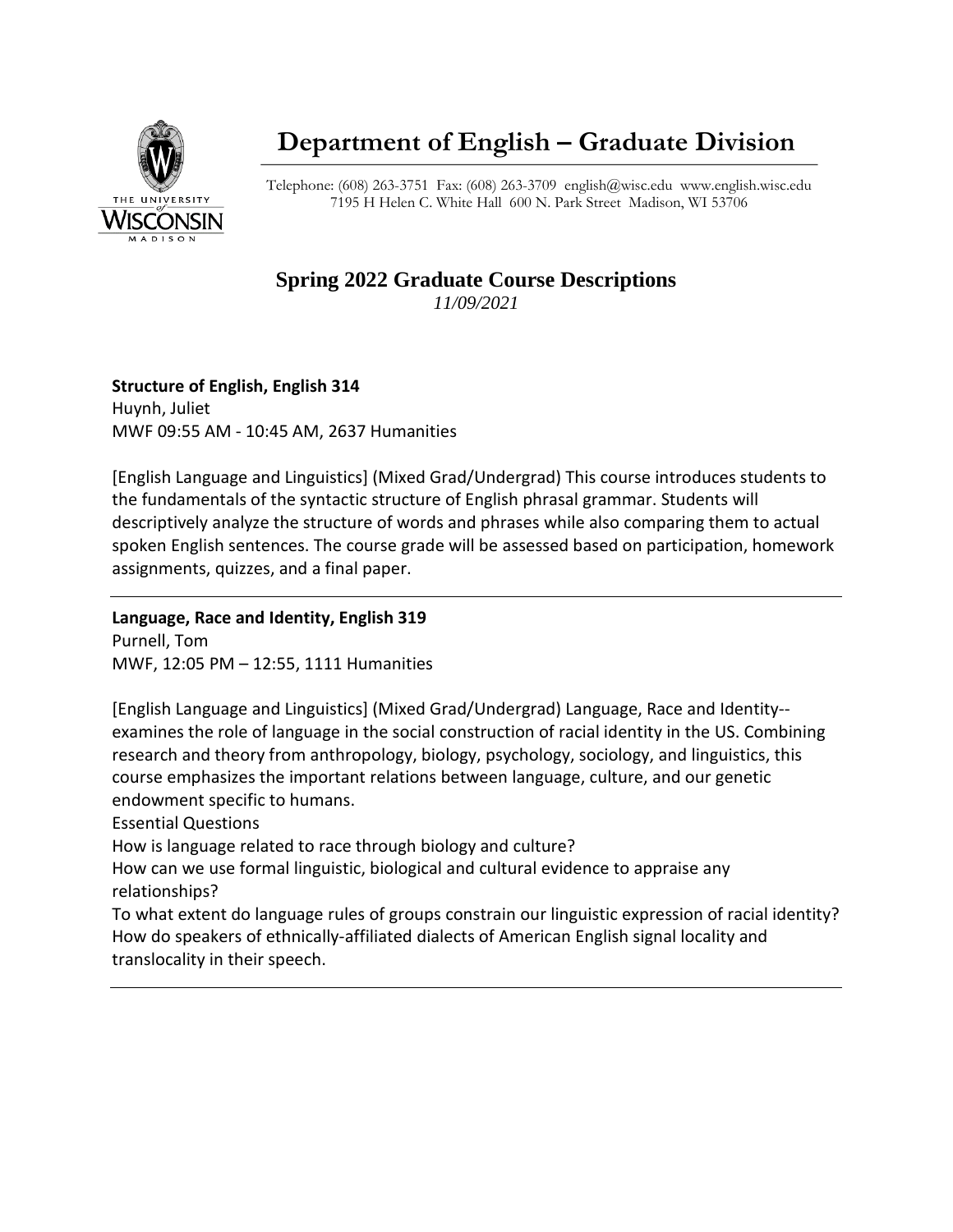#### **Child Language, English 320**

Cho, Jacee TR, 2:30 PM -3:45 PM, 2637 Humanities

Prerequisite: Sophomore standing

\*Students who have taken English 420 Universal Grammar and Child Language Acquisition prior to Spring 2020 may not enroll in this course.

[English Language and Linguistics] (Mixed Grad/Undergrad) This course provides an introduction to the linguistic study of child language within the generative theory. According to this theory, humans are born with genetically determined linguistic knowledge called Universal Grammar, which guides children in learning language. Students will learn basic concepts of the generative theory and learn to apply them to the study of child language. Topics include universal linguistic principles that govern children's acquisition of syntax and semantics and cross-linguistic influence in children acquiring more than one language from birth or early childhood. We will discuss empirical research studies testing the Universal Grammar theory of language acquisition.

\*There is no required textbook. All reading materials will be available electronically on the course website.

#### **English Syntax, English 514**

Wanner, Anja TR, 11:00 AM -12:15 PM, L150 Education

[English Language and Linguistics] (Mixed Grad/Undergrad) In this class we will apply the framework of Generative Grammar to the analysis of sentences in English. You will learn to identify complex syntactic constructions in a sentence and give visual representations ('tree diagrams') of their structures. The type of constructions and the theoretical concepts that we will discuss goes well beyond the material from English 314 (The Structure of English). Every student will become the expert for one particular construction (such as the relative clause, the resultative construction, the subjunctive, or the imperative) and will compare and evaluate two different approaches to that particular construction. Tree diagrams will get fairly complex in this class, but what really makes this an advanced class is the focus on the ability to construct a syntactic argument: What makes a construction interesting/challenging from a linguistic perspective? Why is one analysis better than another? What are problems that remain unsolved? This class makes use of a textbook and is organized around weekly homework assignments. Assessments include a take-home midterm exam, an open-book final exam, an inclass presentation, and, for graduate students, a literature review.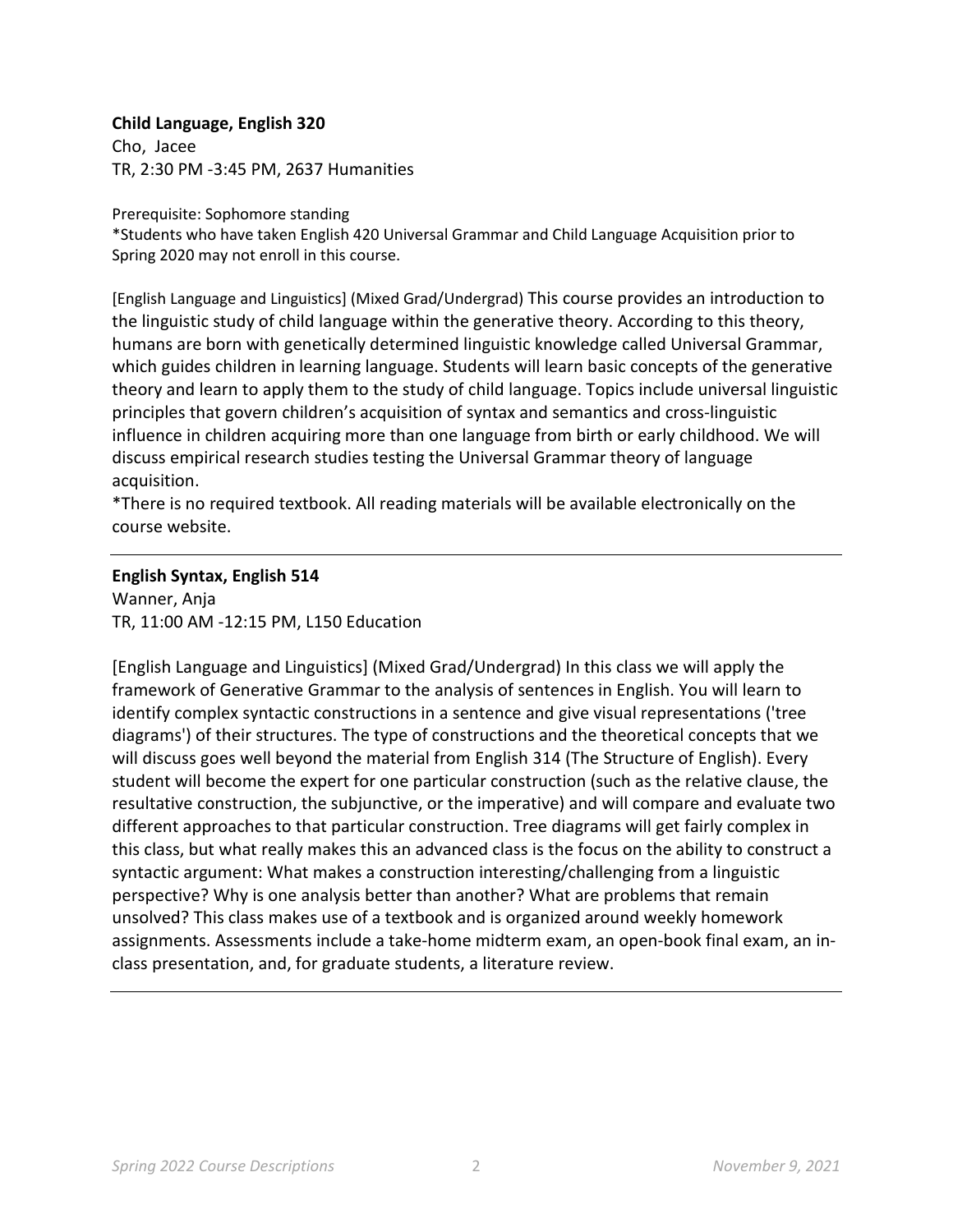**Old English, English 520** Zweck, Jordan TR, 9:30 AM -10:45 AM, 4208 H.C. White Hall

[Literary Studies] (Mixed grad/undergrad) This course is designed to provide students with an introduction to the language, literature, and culture of England before the Norman Conquest of 1066. Because the English language has changed so much since 1100, Old English must be learned as a foreign language. In the first half of the class, we will cover basic pronunciation, grammar, and vocabulary, while doing short translation exercises. In the second half of the semester, we will put the skills you've learned to work, tackling major works of Old English poetry and prose. Assignments will include regular translation exercises, quizzes, and exams. No previous experience with Old English or other languages is required.

This course is open to undergraduate and graduate students.

**Perspectives on Literacy, English 702** Lagman, Eileen M, 09:00 AM -11:30 AM, 7105 H.C. White Hall

[Composition and Rhetoric] This course will explore various perspectives on literacy research. We'll ask: what do we mean when we talk about literacy? How do we research literacy? And how are methods and frameworks from literacy studies productive for research in writing, rhetoric, and related fields? We'll read core texts in literacy studies to trace its development as a distinct area of research. We'll also engage with texts from additional disciplines, including literary studies, education, information studies, and anthropology, to examine the boundaries of literacy studies and trace its limitations and possibilities. Finally, we'll think about the future of literacy studies by examining research drawing on such approaches as materialism, embodiment and affect. Course readings may include works from Deborah Brandt, Catherine Prendergast, Amy Wan, Anne Haas Dyson, Paul Prior, Candace Epps-Robertson, Suresh Canagarajah, Harvey Graff, Brian Street, Nathan Snaza, Evan Watkins, Marcia Farr, and Kevin M. Leander and Christian Ehret.

## **Community Engaged Scholarship and Praxis, English 706**

Druschke, Caroline Gottschalk W, 09:00 AM -11:30 AM, 7105 H.C. White Hall

Topic: Community Engaged Scholarship and Praxis. This graduate seminar will offer students an introduction to community engaged research, pedagogy, and praxis that connects learning and doing. We will both practice and critique "The Wisconsin Idea" and the university's land grant history and mission. We will explore the productive possibilities and potential harm that come from university engagement in local communities. We will learn best practices for ethical engagement and consider available university resources for developing off-campus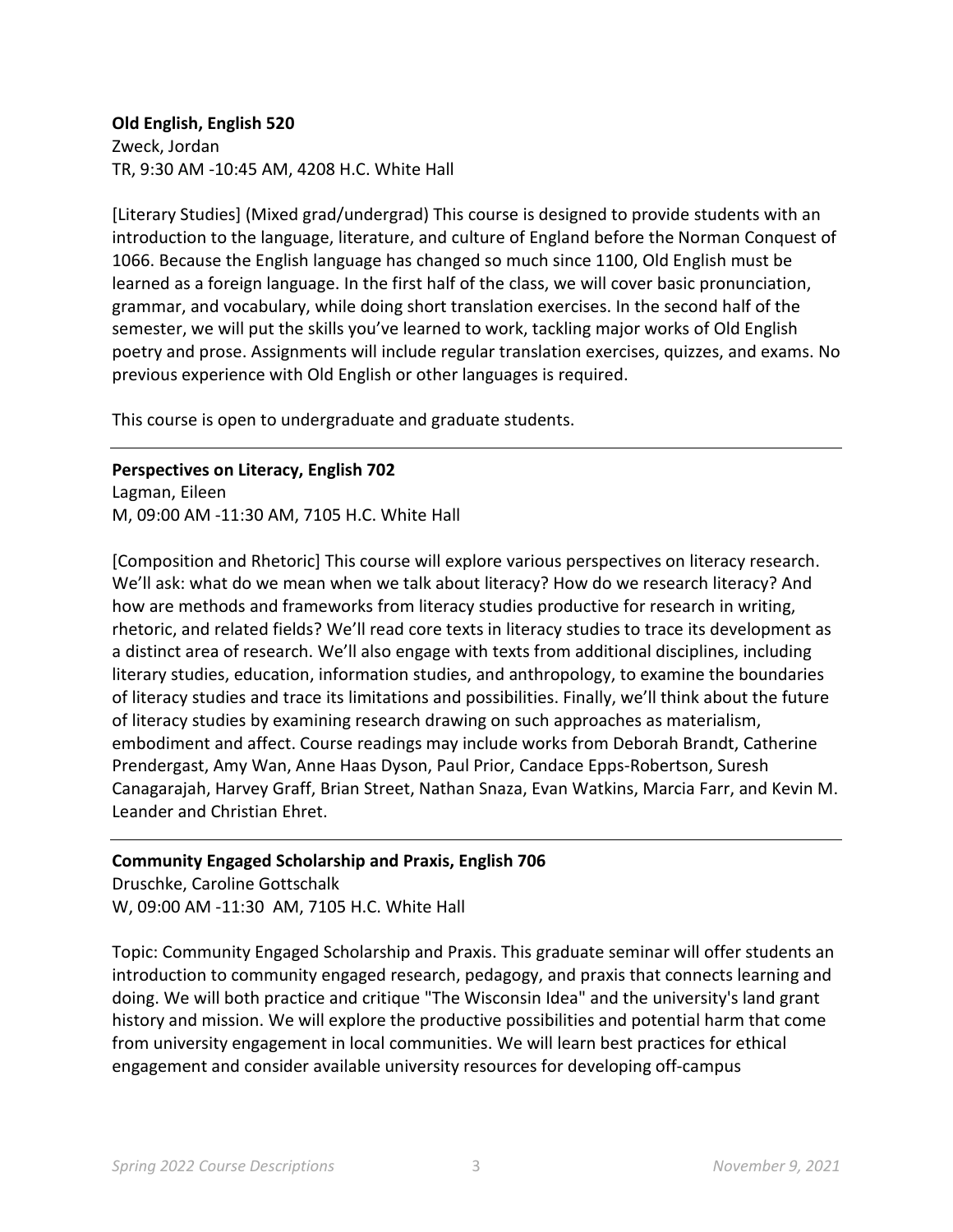relationships and supporting community projects. Finally, we will work together to find ways to appropriately support a community-driven effort.

**Advanced English Phonology, English 709** Purnell, Tom

MWF, 09:55 AM -10:45 AM, 7109 H.C. White Hall

[English Language and Linguistics] (XL: Linguistics 510) is a mixed graduate and undergraduate course designed to introduce students to select contemporary issues in theoretical phonology. Note, we will examine how the issues are best understood in Modern American English, among other languages.

Essential Questions:

How are the sounds human use to communicate best modeled as static and non-static objects? To what extent are the sounds that we hear modified by predictable processes? How do we model the processes modifying sounds?

Learning Outcomes:

- Upon successful completion of this course, enrolled students should demonstrate the following behaviors.
- Illustrate phonological concepts covered in class using data from a wide range of languages and language families.
- Remember, understand and apply advanced phonological concepts covered by class material.
- Draw on a sound grasp of linguistic methodology to appraise the extant research claims within the field of phonology.
- Adapt principles to new data, solving problems posed by the data
- Communicate complex ideas in a clear and understandable writing style in alignment with the course writing rubric.

## **Advanced Second Language Acquisition, English 715**

Cho, Jacee TuThu, 8:00 AM – 9:15 AM, 7105 H.C. White Hall

[English Language & Linguistics] (Graduate) Prerequisite: Eng 318 Second Language Acquisition or equivalent

This course continues the introduction to Second Language Acquisition (Eng 318) by focusing on a number of critical issues in SLA from linguistic (generative) and psycholinguistic perspectives. In this course we will discuss findings of recent research in SLA that address questions such as: (1) what is the role of Universal Grammar in L2 acquisition? (2) how does L2 knowledge develop over time? (3) how does abstract linguistic knowledge interact with other cognitive and psychological factors in real-time language performance (production & comprehension)? We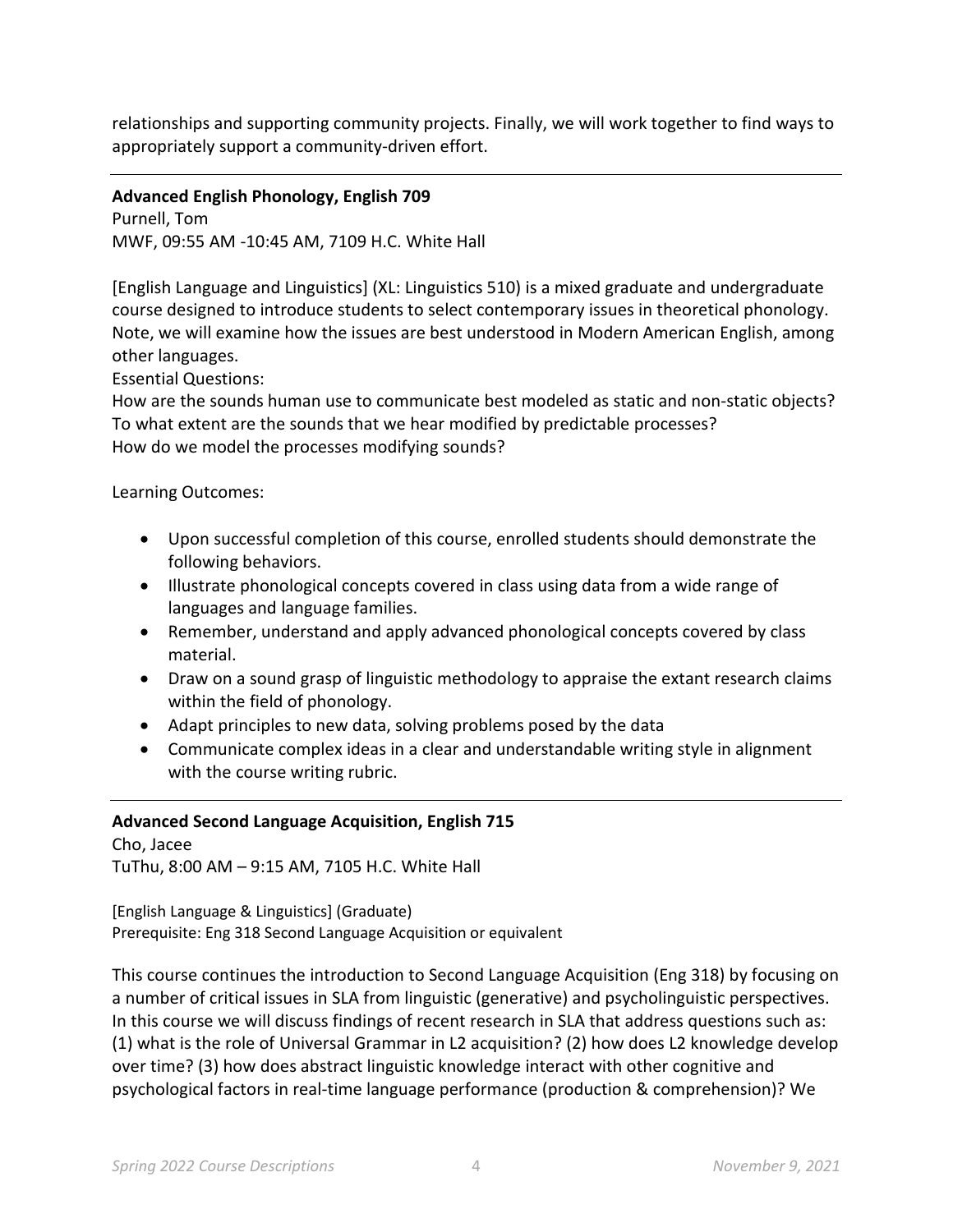will learn how to design various linguistic and psycholinguistic experiments, and you will carry out a research project to investigate second language acquisition within the generative or psycholinguistic theories.

There is no required textbook. All reading materials will be available on the course website.

#### **Adv Theatre Hist-1700-Pres, English 732**

Trotter, Mary T, 2:30 PM - 5:30 PM, 2261 Humanities

[Interdisciplinary Theatre Studies] This course offers graduate students of theatre history the opportunity to acquaint themselves with some of the significant contributions to the art of theatre from around 1700 to the latter  $20<sup>th</sup>$  century. Along with discussing the aesthetics of theatre during this time period, we will also consider each theatre movement's dynamic interaction within a particular cultural milieu, allowing us to think about matters like theatre's relationship to its community/nation/state; transnationalism in performance; science and technology's role in theatrical production and invention; and the varied ways in which theatres have cultivated (and been cultivated by) audiences along gender, class, race, and political lines. In addition to studying theatre history, we will also note issues surrounding theatre historiography, analyzing different approaches to writing about theatre, and considering ways to apply different historiographic methodologies to our own research. Please note that this is a fast-moving survey, intended for students wishing to build up a larger overview of the theatrical past.

## **Graduate Poetry Workshop, English 782**

Chatti. Leila

[Creative Writing] Graduate level poetry workshop for MFA creative writing students. Open to other graduate students by submission of writing sample.

Pre-Reqs: Admission to the MFA in creative writing or permission of director of creative writing.

#### **MFA Thesis, English 785** Creative Writing Faculty by Permission

[Creative Writing] For Creative Writing MFA students only.

## **Literary Studies Colloquium for Credit, English 795**

Foys, Martin Meeting Places as Announced

This semester, the literary studies graduate program continues running its pilot program that allows students to gain 1-credit per term up to six times (for a max of 6 credits) for their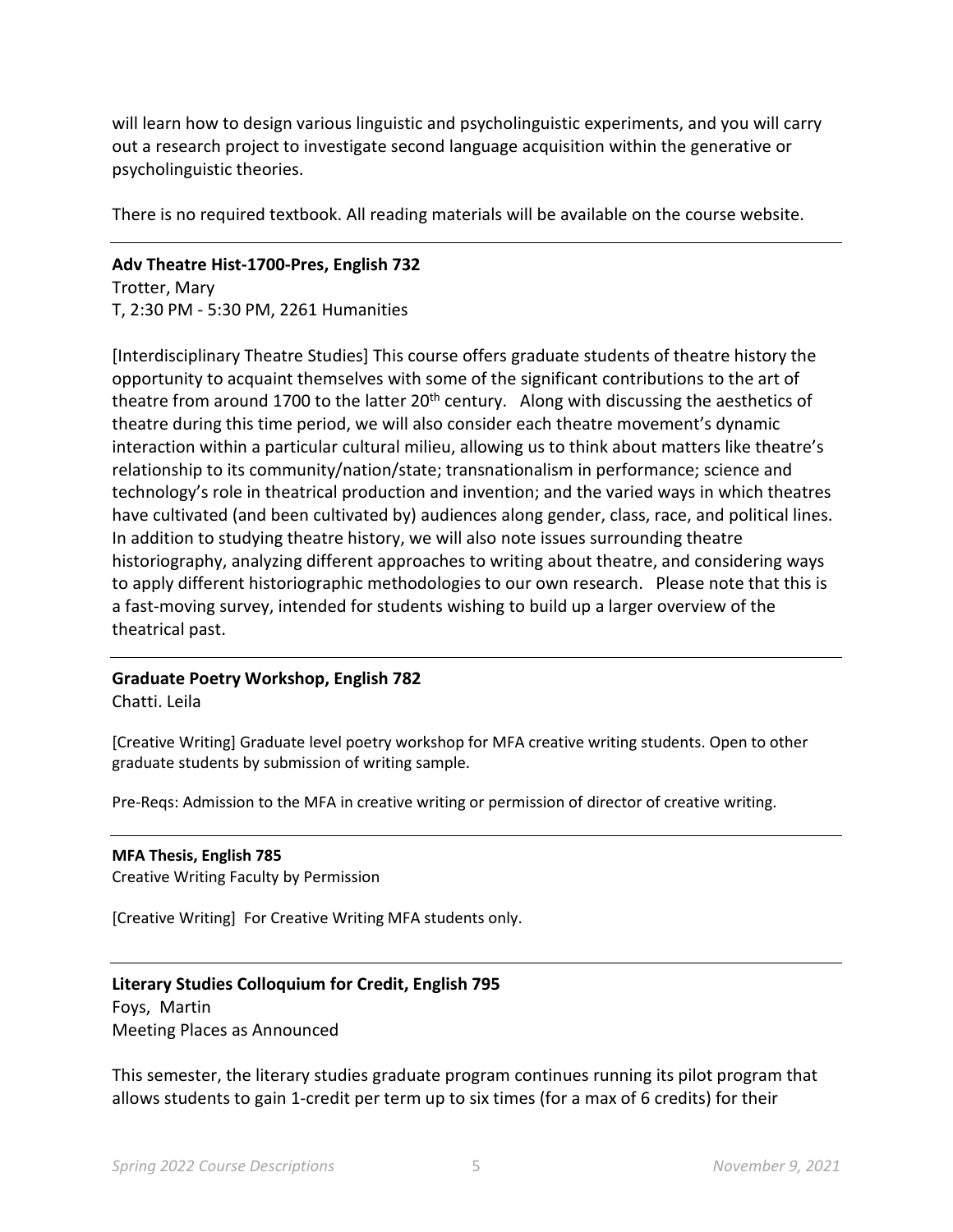participation in current departmental colloquia: the six relevant colloquia are Medieval, LEAR (Renaissance), The Modernity Group (Mid Mod/18-19thc Anglophone), Americanist Colloquium (includes African American and ethnic studies), Modernism Modernity Colloquium (MMC), and the Postcolonial Colloquium. Goals of the program:

• Build community especially across cohorts

- Intensify intellectual energy
- Allow students to gain credit for intellectual and community-building work relevant to their professional and intellectual development

• Encourage students to build innovative methodological and pedagogical approaches to their fields

**Independent Reading, English 799** Faculty by Permission By arrangement

Independent study with faculty member by permission. Requires submission of 799 approval form when course taken in lieu of required class. Contact Graduate Division for more information.

#### **Women and War, 1642-1660, English 804 Sec 001**

Britland, Karen R, 4:00 PM - 6:30 PM, L159 Education

[Literary Studies] In this class, we will explore women's experiences during the wars that broke out when the English king, Charles I, raised his military standard against his parliamentarian opponents in August 1642. With John Milton taking precedence in many literary discussions of this conflict, the writing of his female contemporaries is frequently subordinated. Women, though, wrote widely about their experiences and the period is therefore a particularly rich and fertile one for the study of their writing. We will read Margaret Cavendish's nature writing and some of her prose fiction; Katherine Philips's poetry of love and friendship; Hester Pulter's poetry of royalist isolation; Lady Anne Halkett's diary, detailing her work as a royalist agent; and Lucy Hutchinson's long poem, Order and Disorder. The class will involve some discussion of violence (particularly violence against women), as we investigate the ways in which this period of intense conflict paradoxically accorded some women a powerful literary voice. During the class, we will also consider the politics of editing early modern women's writing. You will be asked to read some printed texts in old spelling, since much of this material is not reliably available in modern editions (although new editions of Halkett and Hutchinson's work are currently being prepared). The class will also involve some basic instruction in seventeenthcentury paleography (i.e. how to read old handwriting).

#### Course texts

Women Poets of the English Civil War, ed. Sarah C. E. Ross and Elizabeth Scott-Baumann (Manchester University Press, 2018). ISBN-13: 978-1526128706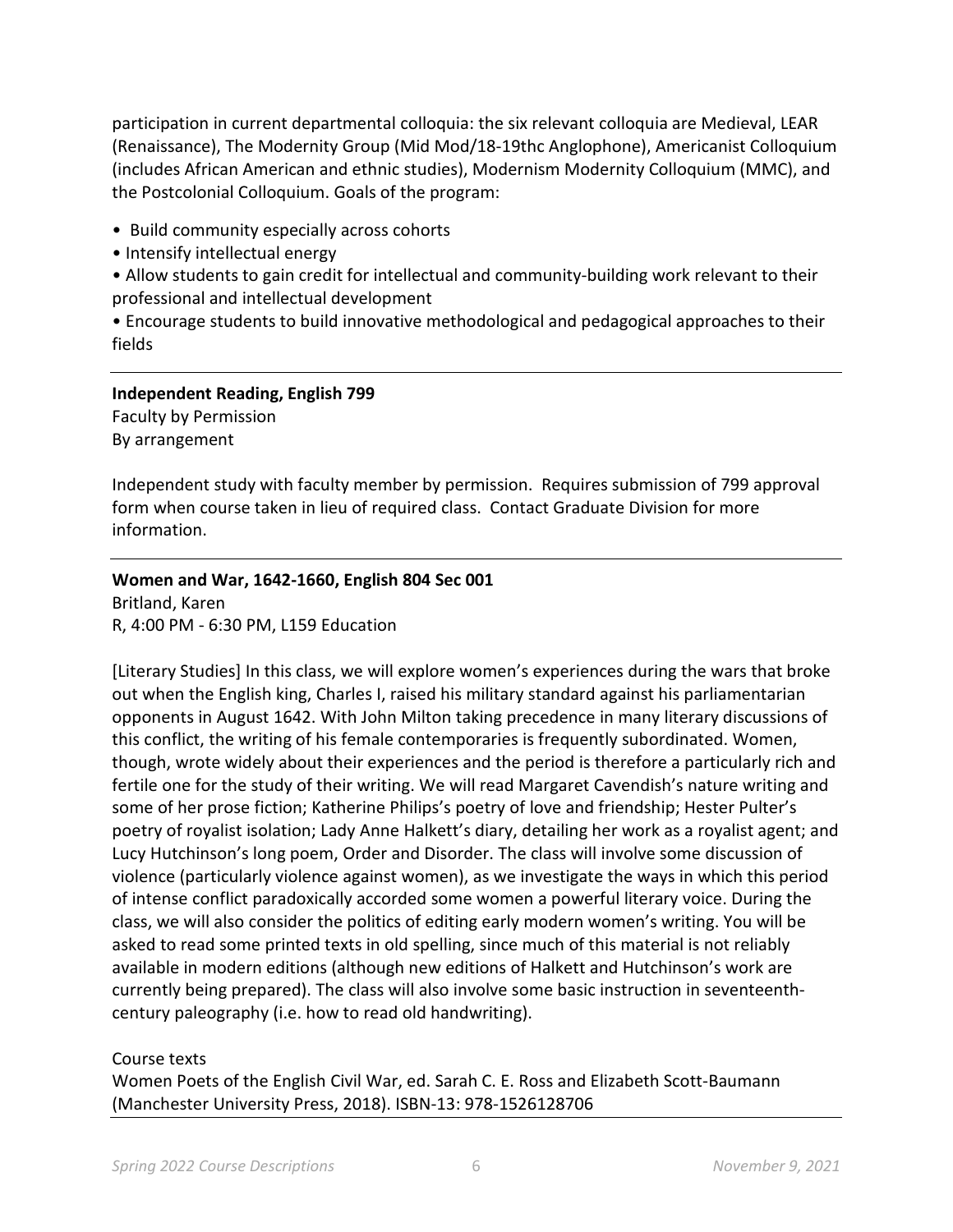## **Shakespeare, Sort of, English 804 Sec 002** Calhoun, Joshua

T, 1:00 PM -3:30 PM, 7109 H.C. White Hall

[Literary Studies] As 2022 approaches, scholarly institutions around the world are busily preparing events, books, and exhibits to celebrate the 400th anniversary of Shakespeare's First Folio (1623). Such celebrations will echo the 2016 "deathiversary" of Shakespeare and its nationwide exhibits of "First Folio! The Book That Made Shakespeare." It might be fitting, then, to offer a course that explores the authentic brilliance of Shakespeare's First Folio, but this is not that course. Instead, this course will revel in much of the supposedly inauthentic Shakespeareana that has long swirled around Shakespeare and his printed works. Throughout the course we will consider forgeries and fakes, misguided biographies, media piracy, authorship debates, and historical fiction. Pericles, though shunned by the Folio, will be worthy of our attention. So too will be Dryden's attempts to fix Shakespeare's plays; modern directors' adaptations for stage and film; and YA authors' reimaginings of Shakespeare's plots and characters. Questions about literary authenticity, literary style, artistic license, and originality will be at the heart of the course. If our approach flirts with bardoclasm, it is purposeful: acknowledging the cultural institution that Shakespeare has become and exploring divergences from the official tradition will allow new kinds of conversations about representation and reality as we look ahead to 2023.

Logistics: Public Humanities will be a topic of emphasis throughout this course. Course grades will be based on a combination of participation, short written responses (including public-facing writing), research exercises in various University archives, in-class presentations, and a seminar paper or project (17-22 pages). Students not specializing in early modern literature are welcomed and encouraged to explore their own areas of interest in conversation with the course theme. Note that some class meetings will take place in Memorial Library's Special Collections and other University archives. Many of the course readings will be freely available in digital formats, but one book students should purchase and begin reading before the first class meeting is What's the Worst Thing You Can Do to Shakespeare? (Burt & Yates; ISBN 9781137270498)

## **Black Life and Thought in the Eighteenth Century, English 805**

Huang, Kristina W, 1:00 PM - 3:30 PM, 7109 H.C. White Hall

[Literary Studies] In this graduate seminar, we will think with works (scholarly and creative) generated around Black life in the eighteenth-century, English-speaking world. This course is structured in three parts. First, we'll study published works by eighteenth-century, African diasporic authors whose writings overlapped with, but are irreducible to, national literary cultures. Second, we'll attend to space(s) of the slave ship and the production of diasporic life in the eighteenth century. Through the slave ship as a site of analysis (as theorized by Paul Gilroy,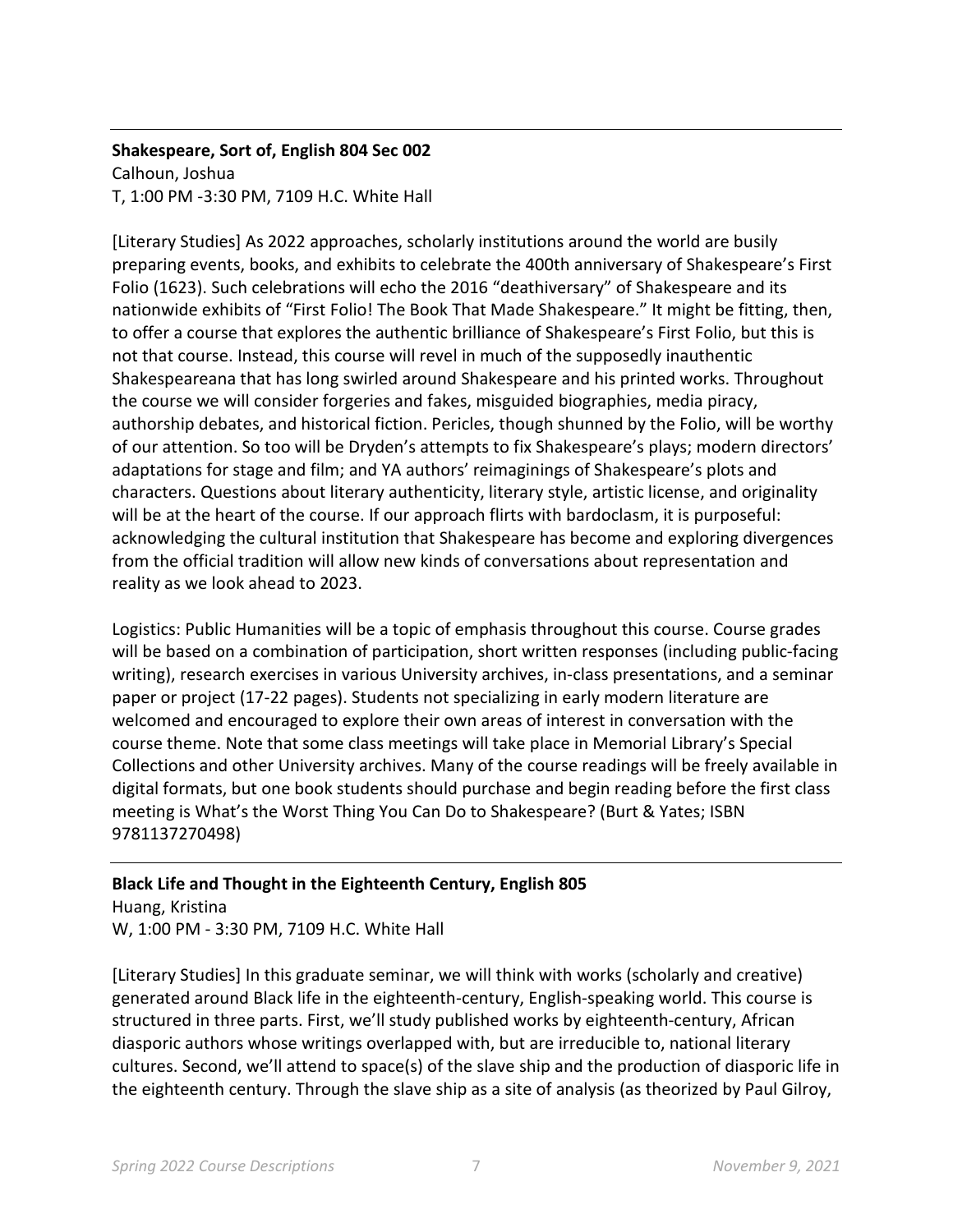Stephanie Smallwood, among others), we will survey various contexts, archival materials, and methodological approaches produced by historians of eighteenth-century, African diasporic life. Third, we'll examine historical constructions of Blackness through arguments raised by Kim Hall, Cedric Robinson, Sylvia Wynter, and Frantz Fanon. This course braids scholarly, creative, and popular writings together: throughout the semester, we will turn to creative works in noticing Black life ("black Atlantic livingness," as Katherine McKittrick puts it) that cannot be contained by analytic frameworks of the past that normalize the ongoing violence of colonialism, racism, and imperialism (Lisa Lowe). Among the writers mentioned here, other writers we'll think with may include Quobna Ottobah Cugoano, Olaudah Equiano, Phillis Wheatley Peters, C.L.R. James, Lorena Gale, Gretchen Gerzina, and Paterson Joseph.

#### **Black and Latinx in Literature and Visual Culture, English 816 Sec. 001**

Delgadillo, Theresa Ann MW, 11:40 AM -12:55 PM, 7105 H.C. White Hall

[Literary Studies] Chicanxs and Latinxs are frequently imagined in ways that erase the history, presence, and influence of African-descended peoples within these groups. However, this anti-Blackness does not go unanswered in Chicanx and Latinx cultural production. In this course we will study literature and visual culture that takes up Black Latinx experience and/or that comparatively explores the African American and Latinx convergences in literature and film, exploring a rich vein of thought and representation in U.S. literatures that is often more transamerican than American, frequently grapples with varied conceptions and histories of race throughout the Americas, and troubles borders (of genre; of nation; of race, ethnicity, and gender). The course will engage with readings on racial paradigms in the Americas, paying attention to the differences between US and Latin American contexts, as well readings on decoloniality, intersectional feminisms, borderlands, and diaspora. Secondary readings may include Gilroy, Sharpe, Anzaldúa, Pérez-Torres, Saldívar, Rivera-Rideau, Aparicio. Primary texts will primarily be fiction and memoir and may include Grillo, Diaz, Cepeda, Thomas, Moreno Vega, Cisneros, Alvarez, Gaspar de Alba but will also include documentary film and some poetry selections. Readings in literary and cultural criticism Students will actively participate in seminar discussions, lead one seminar discussion, and complete a final research project on a topic related to course topic.

## **Ethnic and Multicultural Lit, Black Sound Systems, English 816 Sec. 002**

Fecu, Yanie R, 10:00 AM -12:30 PM, 7105 H.C. White Hall

[Literary Studies] This seminar explores the interplay between Black diasporic literatures and music as they circulate within the U.S. and the Caribbean. We will examine novels, poetry, albums, and documentaries alongside the emergence and influence of different musical traditions and new sound technologies throughout the twentieth and twenty-first centuries. This course considers the contours of the interdisciplinary field of sound studies, where race and ethnicity continue to have limited purchase. Primary readings are likely to include works